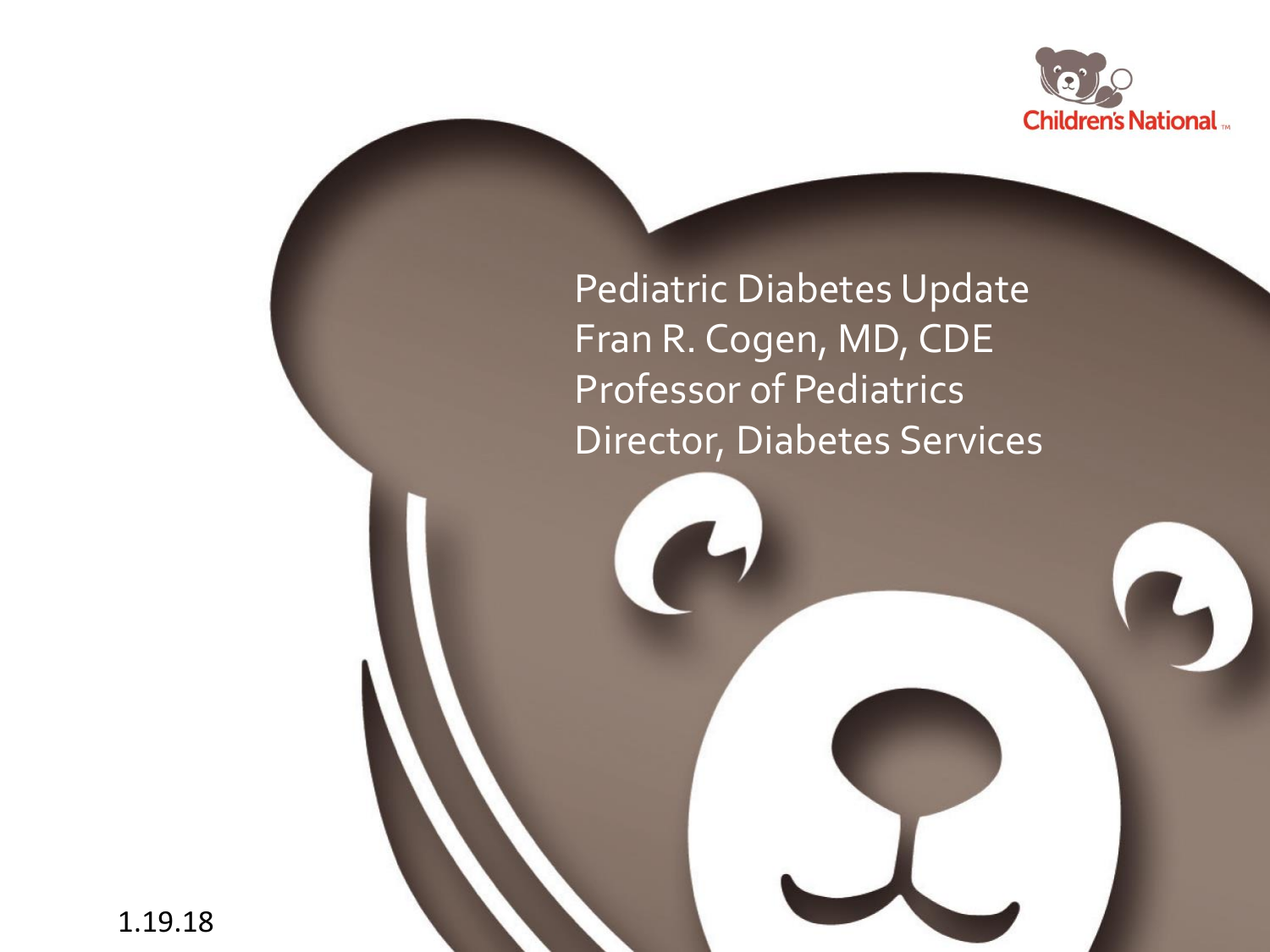### DISCLOSURES

- 1. No financial incentives
- 2. Volunteer Positions
	- 1. National Certification Board for Diabetes Educators, Chair, Examination Committee
	- 2. American Diabetes Association: Safe at Schools, Advocacy, and Science/ Technology referee for Scientific Sessions, annual ADA meeting (2017-)
	- 3. Diabetes Clinical Advisory Committee, Washington DC

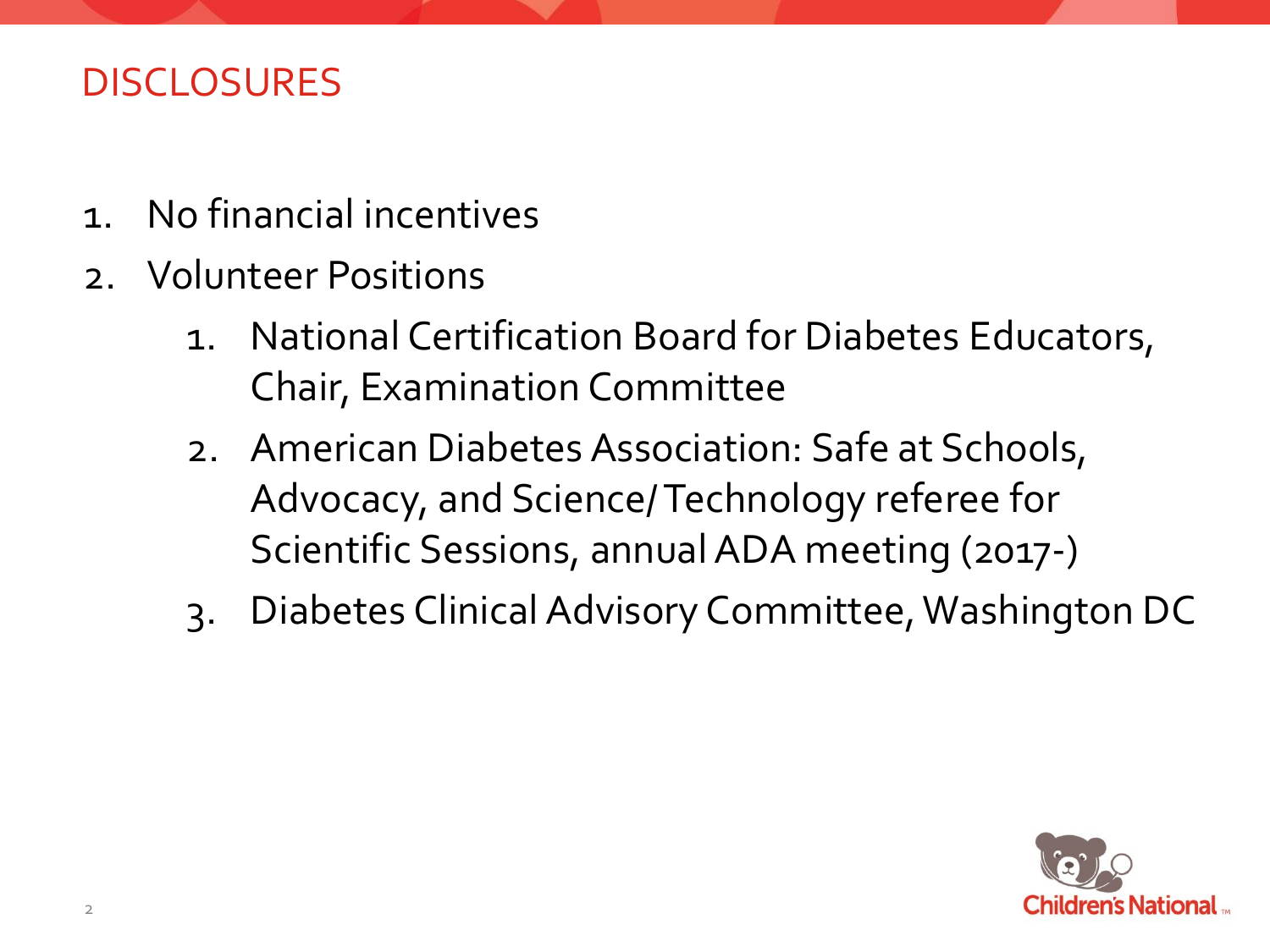## Learning Objectives

At the conclusion of this webinar, attendees will be able to:

- 1. Identify signs and symptoms of diabetes in the office setting
- 2. Describe the latest basal and bolus insulins, and apply insulins to construct insulin regimens
- 3. Classify and differentiate the different types of diabetes

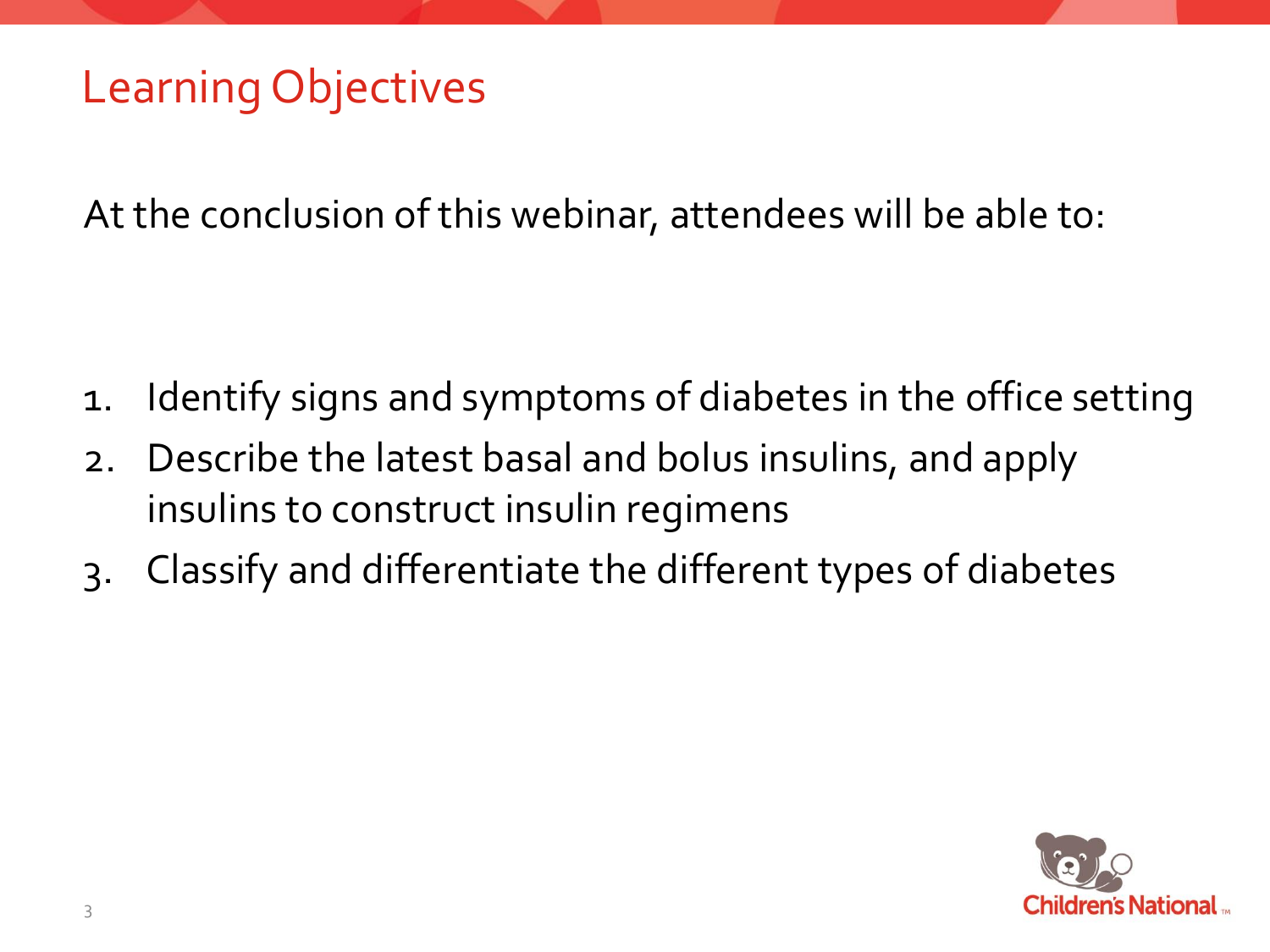**Chief Complaint:** 4 year old boy presents to your office with history of wetting the bed with increasing frequency over the past 2 weeks.

**History of the Present Illness:** The child has been drinking more; however, it is summer time so the mother was not concerned. He goes to the bathroom on his own and has been at day camp, so she is unsure how much he is urinating during the day. He does, however, interrupt play to run into the bathroom. His appetite is very good, no fever. He did have a URI several weeks ago, but otherwise has been well

**Past Medical History:** Frequent episodes of otitis media as an infant, but no major illnesses. He did have Varicella 6 months ago (breakthrough of Varivax vaccine). He is growing well and physically active.

**Medications:** none

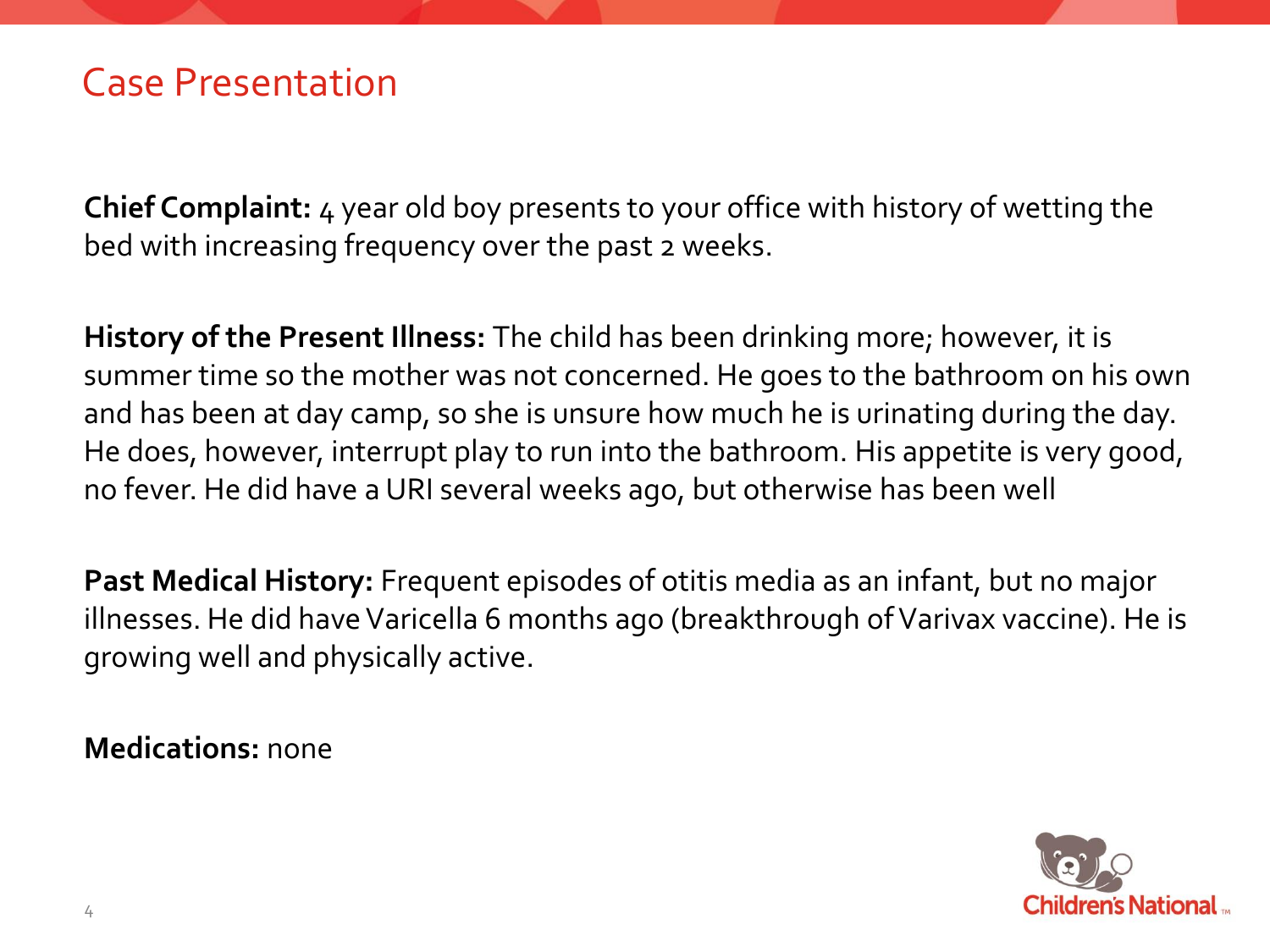## Case Presentation continued…

**Immunizations:** up to date

**Allergies:** none

**Family History:** type 1 diabetes in father (onset age 21), paternal aunt and uncle died from complications of type 1 diabetes in early 20's (aunt- "diabulemia" and uncle "car accident, secondary to hypoglycemia). No history of type 2 diabetes, Plus history of "low thyroid," no celiac disease or JRA.

**Social History:** child lives with parents and 7 year old sibling. He currently is attending summer camp.

**Physical exam:** 

**VS:** BP: 100/72, P=90, RR=28 To-98.7, weight: 18 kg, height= 105 cm

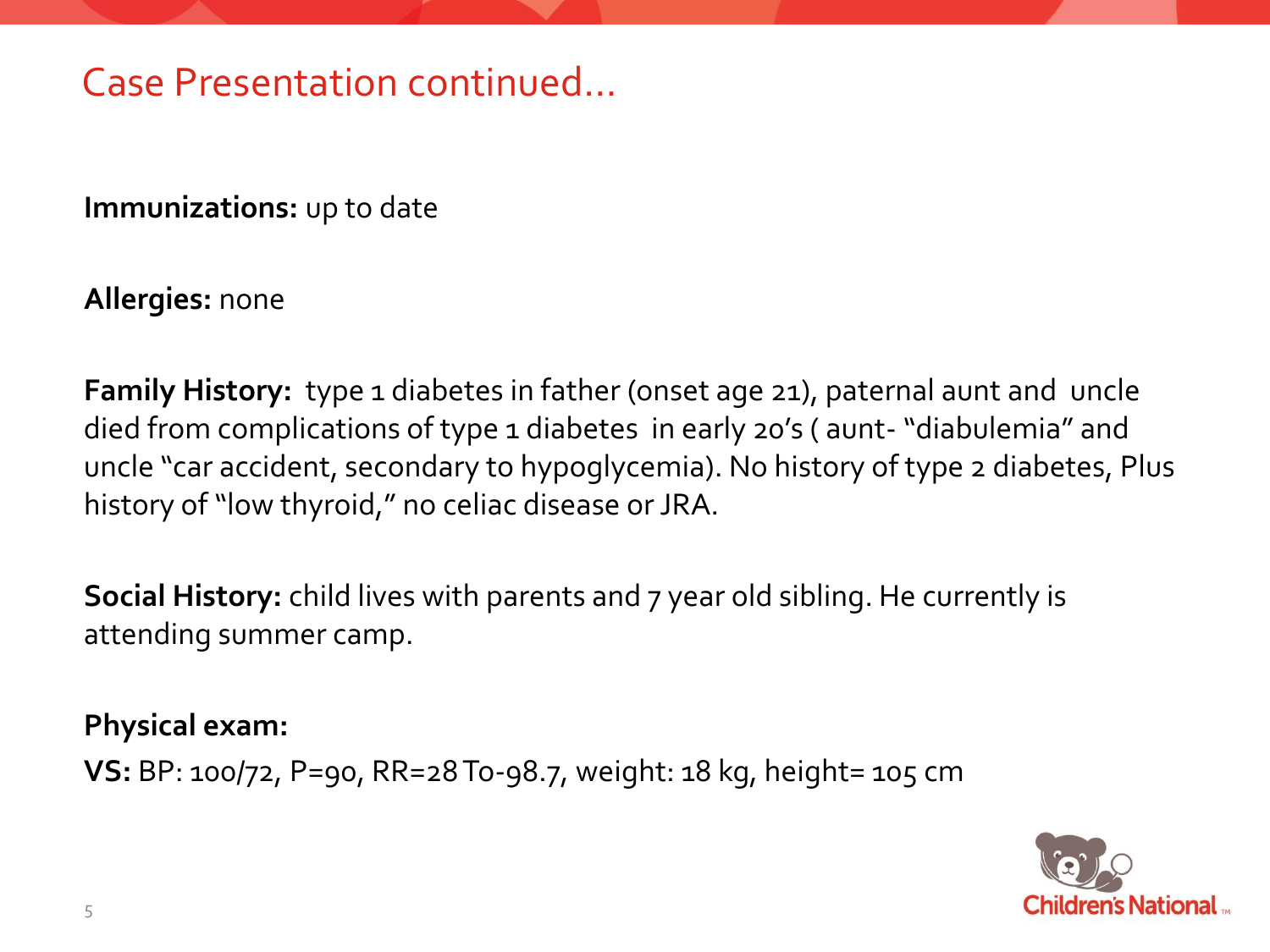### Case Presentation continued…

Skin: no rashes, mild dryness, no acanthosis nigricans

HEENT: TM's negative, Pharynx: mild erythema, no exudates.

Neck: palpable thyroid

Lungs: Clear

Cardiac: Regular Rhythm, no rubs, gallops or murmurs

Abdomen: soft, +/-tenderness, ? Rebound, no increased liver or spleen

GU: normal, testes descended, no flank tenderness, no suprapubic tenderness

Extremities: full range of motion, no leg weakness

Neuro: normal mental status, bulk and tone. No spasticity

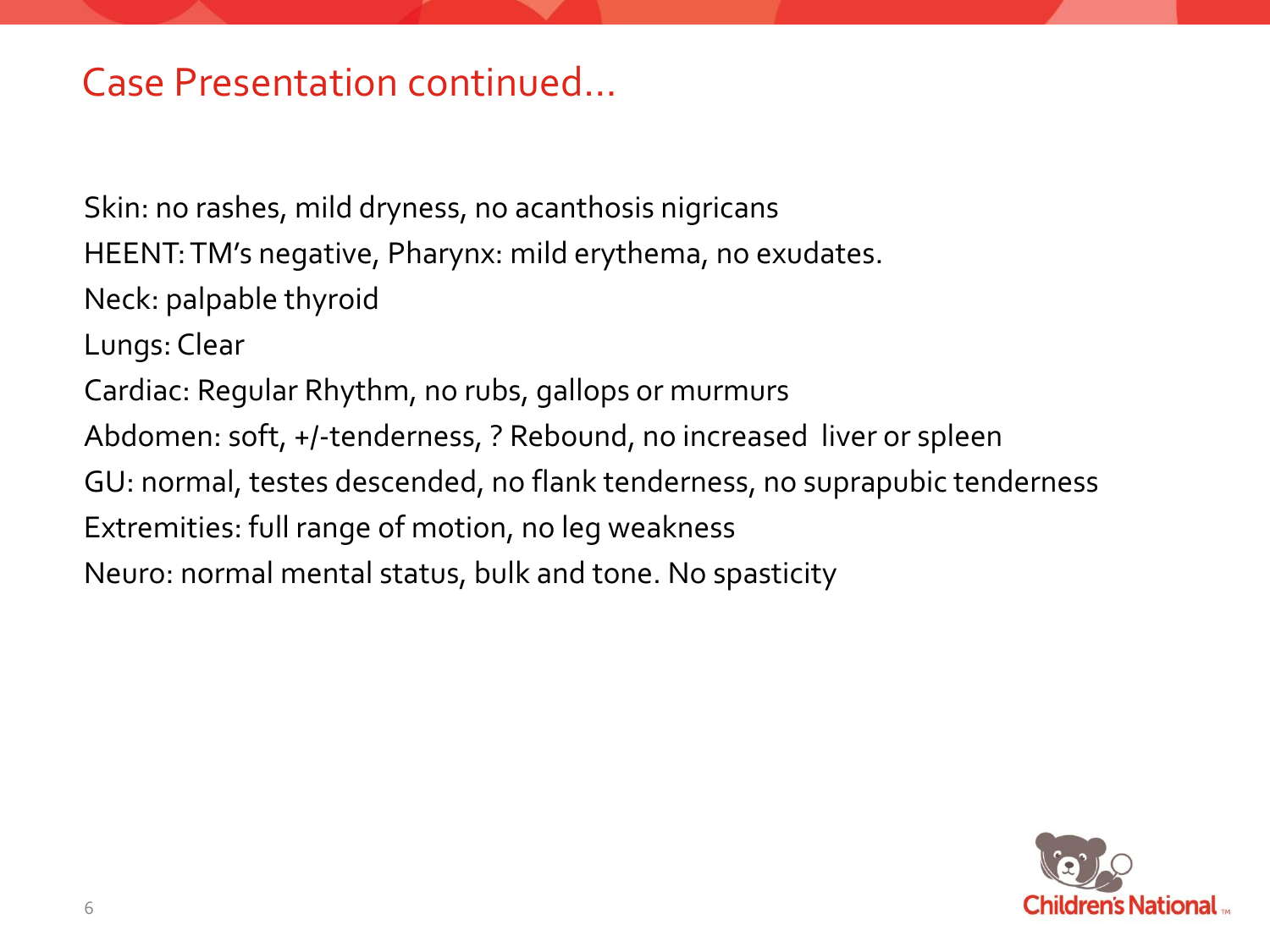## Differential Diagnostic Considerations

- 1. R/o family history of nocturnal enuresis
- 2. R/o UTI
- 3. R/o Psychosocial issues
	- 1. New sibling
	- 2. Divorce
	- 3. Relocation
	- 4. Death in the family
	- 5. abuse
	- 6. Any of the top 10 stressors
- 4. R/o Drinking too much before bedtime
- 5. R/o Neuropathic bladder (spinal cord abnormality etc.)
- 6. R/o new onset Diabetes Mellitus
- 7. R/o new onset Diabetes Insipidus

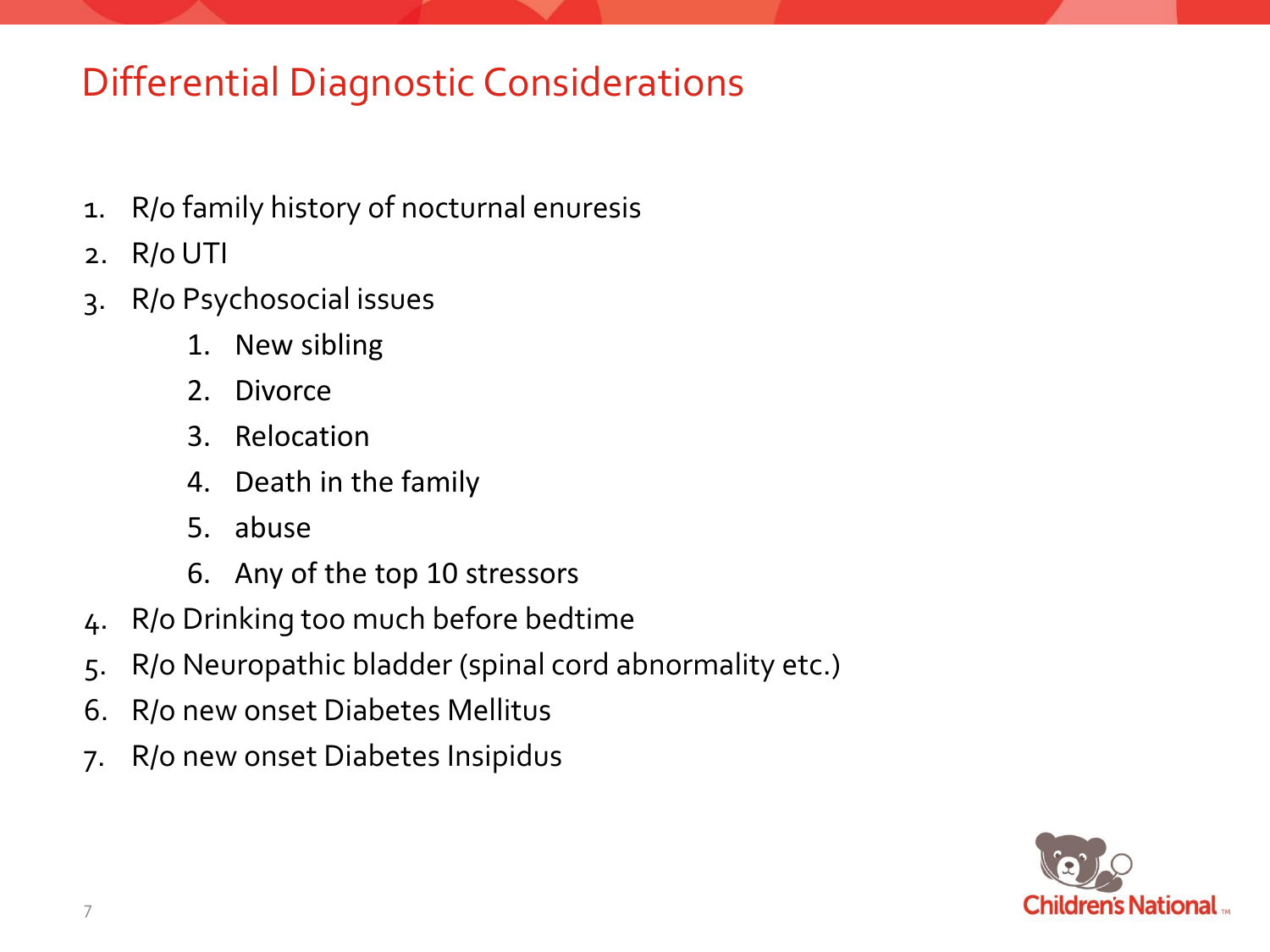## Office Laboratory Evaluation…

- 1. Urinalysis: 4+ glucose/ moderate ketones, trace protein, negative nitrate, negative LE. Micro: negative, sg: 1030
- 2. Finger stick glucose (from office glucometer- if available): 300

#### **Diagnostic considerations based on office lab results:**

- 1. Hyperglycemia with ketosis- rule out type 1 diabetes mellitus
- 2. UTI ruled out
- 3. Family history significant: no history of nocturnal enuresis, positive family history of T1DM and thyroid disease
- 4. No evidence of new stressors in family
- 5. Normal neurological exam
- 6. No evidence of DI

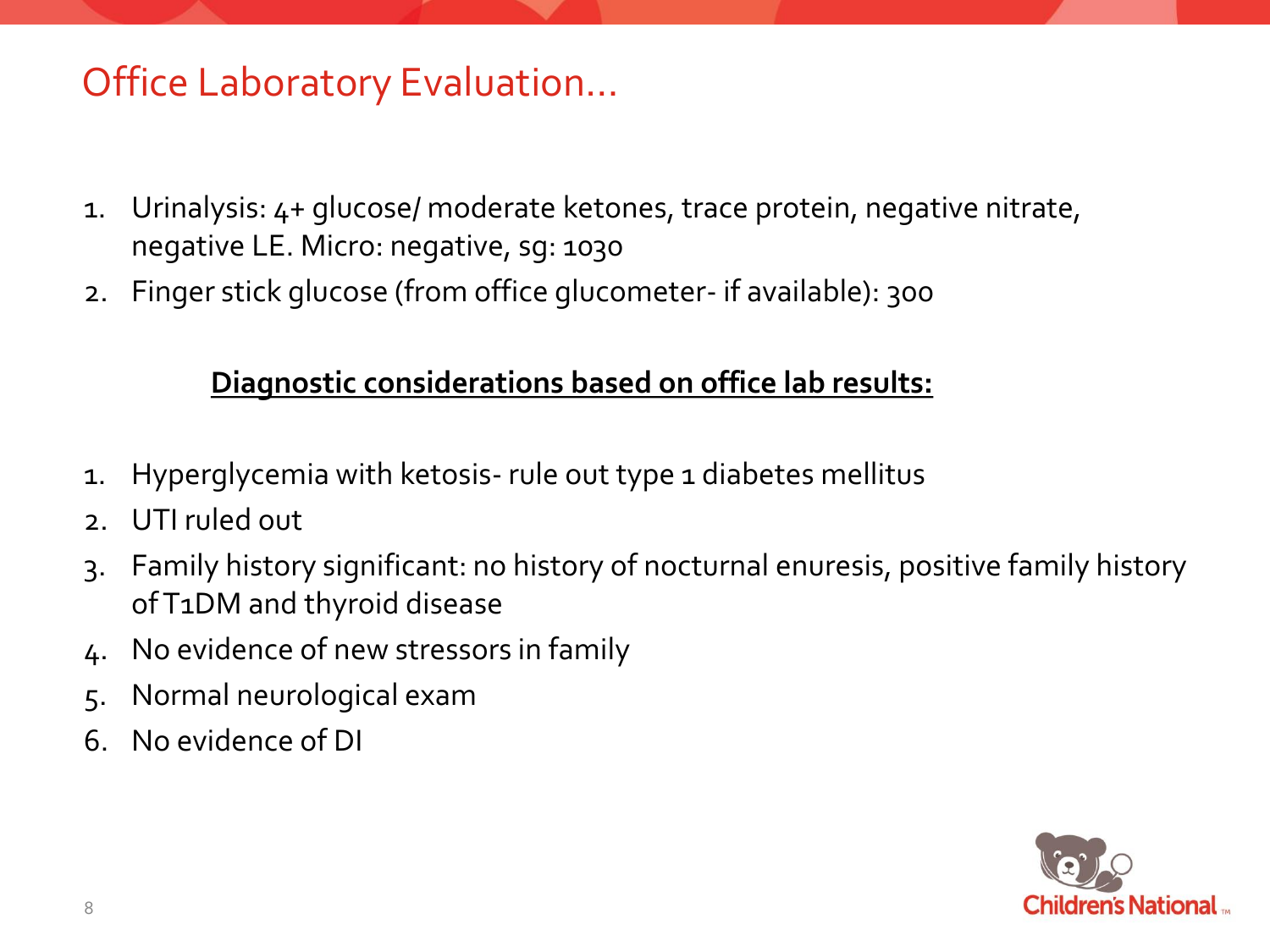#### Next steps…

- 1. Leading Diagnosis based on presentation, physical exam, family history and office lab evaluation: new onset diabetes, most likely Type 1.
- 2. Child sent to CN ED for further evaluation:

| <b>Laboratory tests</b> | <b>Results</b> |
|-------------------------|----------------|
| Blood sugar (random)    | 375            |
| Urine ketones           | moderate       |
| <b>Na</b>               | 132            |
| Cl                      | 3.0            |
| <b>BUN</b>              | 18             |
| Cr                      | 0.9            |
| pH                      | 7.3            |
| HCO <sub>3</sub>        | 15             |
| Hb A1c                  | 11%            |

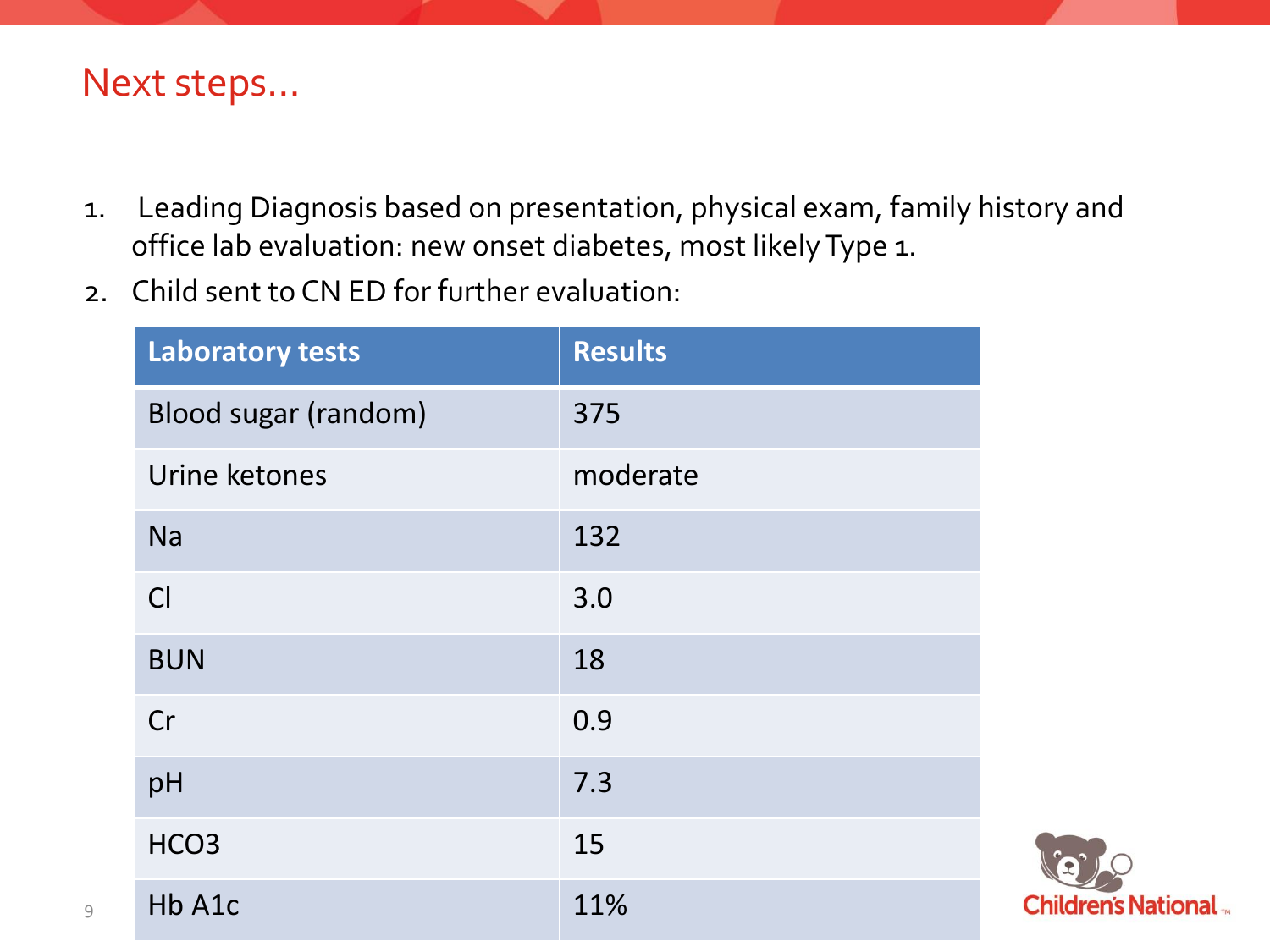#### Diagnostic Criteria:

- 1. Signs and symptoms of diabetes in association with a random blood sugar>/=200 mg/dl (laboratory value, NOT finger stick)- typical presentation for T1DM
- 2. Fasting blood sugar on 2 occasions>126 mg/dl
- 3. Oral glucose tolerance test : 2 hour post prandial blood sugar after consumption of 75 grams carbohydrate>/=200 mg/dl
- 4. Hb A1c  $>$ /= 6.5% (3 month average blood sugar  $\omega$  140 mg/dl)

#### **TYPICAL EDCAVEATS THAT MAY BE MISTAKEN FOR NEW ONSET T1DM:**

- 1. stress induced hyperglycemia
- 2. Steroid induced hyperglycemia
- 3. Medication induced hyperglycemia

#### **Diagnosis: New onset diabetes, most likely Type 1 based on criteria #s: 1 and 4**

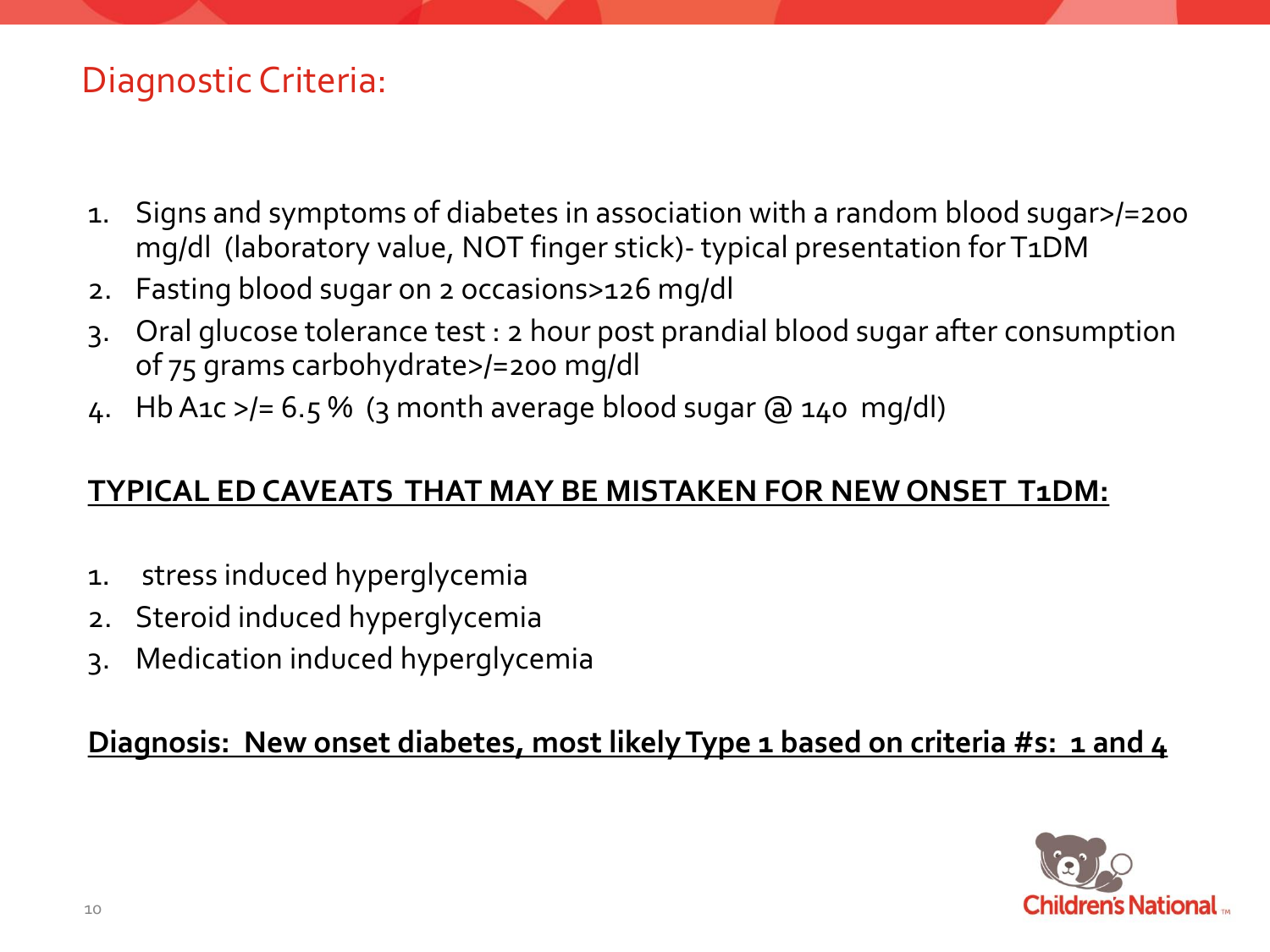## Management of Type 1 Diabetes: Think like a pancreas

#### **BASAL INSULINS**

- 1. Glargine- 24 hour-flat profile
	- 1. Lantus
	- 2. Basaglar
	- 3. Toujeo (3 times concentrated)
- 2. Detemir- (Levemir) (12-16 hours-flat profile
- 3. Degludec-(Tresiba) (48-72 hours-flat profile)
- 4. NPH- 8-10 hours- peak profile

#### Premixed Insulins

- 1. Novolog mix 70/30 (attenuated) novolog mixed with rapid acting)
- 2. Humalog mix 75/25 (attenuated humalog mixed with rapid acting
- 3. Humulin 70/30 (NPH/regular)

#### **BOLUS INSULINS**

#### Rapid Acting

- 1. Lispro (humalog)-1.5 -3 hours profile
- 2. Aspart (novolog)-1.5-3 hour profile
- 3. Glulisine (apidra)-1.5-3 hour profile

#### Fast Acting

4. Regular Insulin: 2-4 hour profile

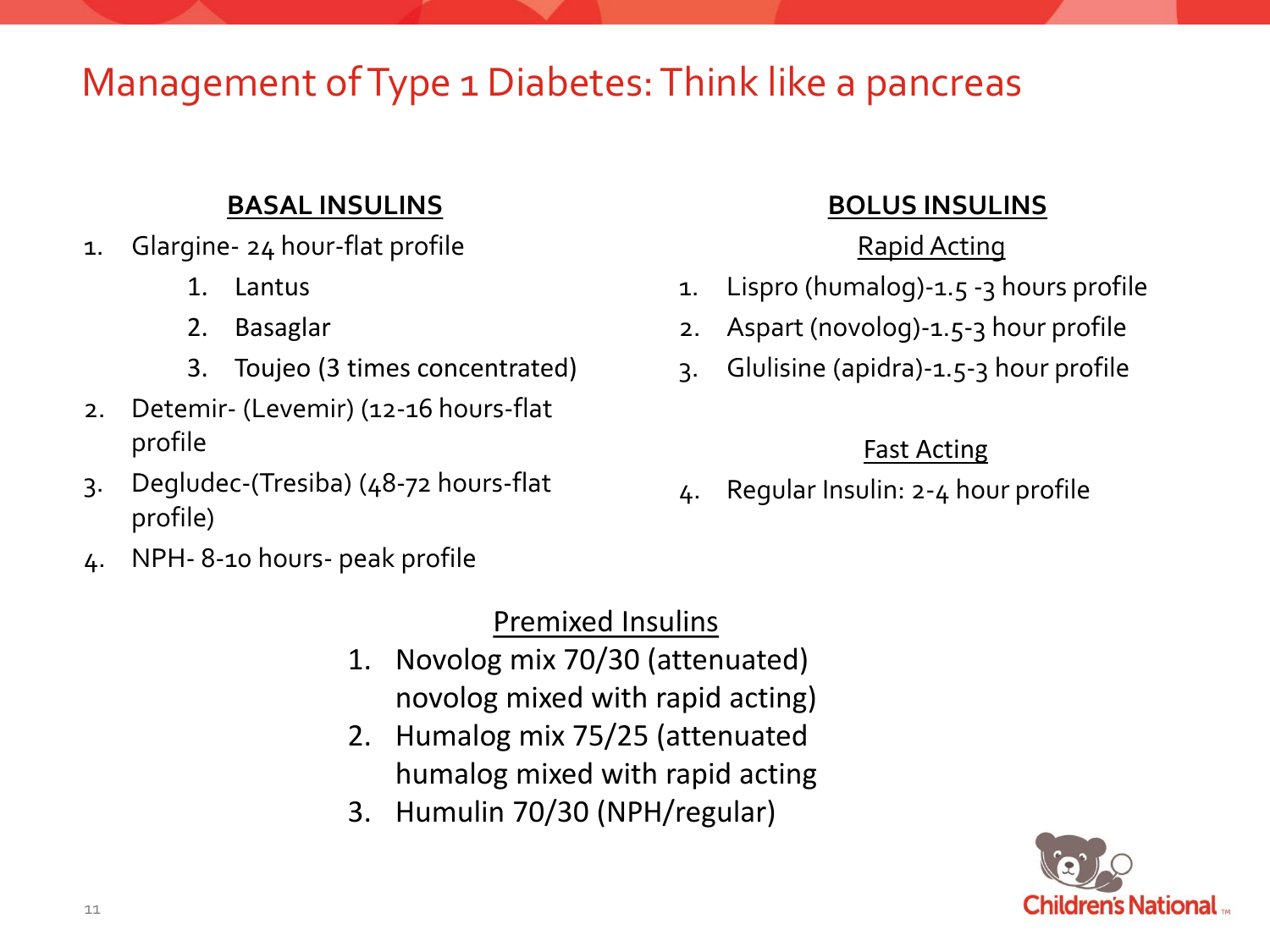| <b>Insulin</b><br><b>Action</b> | <b>BOLUS</b><br><b>Insulin</b>             | <b>BOLUS</b><br><b>Insulin</b>                                                                                                                                                                             | <b>Intermediate</b><br><b>Basal Insulin</b>                                              | 24 hour<br>basal<br><b>Insulin</b>                                                                                                                                                                                            | 24-42 hour<br><b>Basal</b><br>insulin                                                                                                                                                                                                                             | 24 hour basal<br>insulin                                                                                                                                                                                                                                                                   | 24 hour<br><b>Basal insulin</b>                                                                                                                                                                                                                                                                |
|---------------------------------|--------------------------------------------|------------------------------------------------------------------------------------------------------------------------------------------------------------------------------------------------------------|------------------------------------------------------------------------------------------|-------------------------------------------------------------------------------------------------------------------------------------------------------------------------------------------------------------------------------|-------------------------------------------------------------------------------------------------------------------------------------------------------------------------------------------------------------------------------------------------------------------|--------------------------------------------------------------------------------------------------------------------------------------------------------------------------------------------------------------------------------------------------------------------------------------------|------------------------------------------------------------------------------------------------------------------------------------------------------------------------------------------------------------------------------------------------------------------------------------------------|
|                                 | <b>REGULAR</b>                             | Humalog<br>(lispro)<br>Novolog<br>(aspart)<br>Apidra<br>(glulisine)                                                                                                                                        | <b>NPH</b>                                                                               | Lantus/<br>Basaglar<br>(glargine)                                                                                                                                                                                             | Tresiba<br>(Degludec)<br>Very long acting                                                                                                                                                                                                                         | Toujeo<br>(concentrated<br>Glargine)                                                                                                                                                                                                                                                       | Levemir<br>(Detemir)                                                                                                                                                                                                                                                                           |
| Onset                           | 30<br>minutes                              | 5-10 minutes                                                                                                                                                                                               | 1-2 hours                                                                                | 1-2 hours                                                                                                                                                                                                                     | 1-2 hours                                                                                                                                                                                                                                                         | 1-2 hours                                                                                                                                                                                                                                                                                  | 1-2 hours                                                                                                                                                                                                                                                                                      |
| Peak                            | 2-3 hours                                  | 1-2 hours                                                                                                                                                                                                  | 6-8 hours                                                                                | none                                                                                                                                                                                                                          | none                                                                                                                                                                                                                                                              | none                                                                                                                                                                                                                                                                                       | none                                                                                                                                                                                                                                                                                           |
| <b>Duration</b>                 | 4-6 hours                                  | 3-4 hours                                                                                                                                                                                                  | 10-12 hours                                                                              | 24 hours                                                                                                                                                                                                                      | 42 hours                                                                                                                                                                                                                                                          | 24 hours                                                                                                                                                                                                                                                                                   | 12-18 hours                                                                                                                                                                                                                                                                                    |
| Other                           | • Clear<br>$\cdot$ U-100<br>Vial<br>• only | • Clear<br>$U-100$<br>• Vial, pen<br>cartridge<br>Keep pen<br>$\bullet$<br>1 month<br>only at<br>room temp<br>OR in<br>refrig<br>$\cdot$ Can mix<br>• With NPH<br>only<br>• Open pens<br>• At room<br>temp | Cloudy<br>$U-100$<br>Vial or pen<br>Keep open<br>pen at<br>room temp<br>for $10$<br>days | • Clear<br>$\cdot$ U-100<br>• Vial or pen<br>Keep for 1<br>month only<br>• Do not mix<br>with other<br>insulins in<br>same<br>syringe<br>• Give once a<br>day within<br>2 hr window<br>• Open pens<br>must be at<br>room temp | · Clear<br>U-100 or U-200<br>• Pen only<br>· Good for 56 days (8<br>wks) @ room<br>temp OR<br>refrigerated<br>• Give @same time<br>each day if<br>possible<br>• Never use a syringe<br>to removeTresiba<br>from pen<br>• Wait 3-4 days<br>between dose<br>changes | Clear<br>$\bullet$<br>$\cdot$ U-300 (1.5<br>ml)<br>450 units/pen<br>• Pen only<br>Good for 42<br>$\bullet$<br>days (6 wks)<br>$\cdot$ Open pens<br>must<br>be at room<br>temp<br>Give once/day<br>within 2 hour<br>window<br>Never use a<br>syringe to<br>remove<br>Toujeo from<br>the pen | Clear<br>$\bullet$<br>$\cdot$ U-100<br>• Vial or pen<br>Keep for 42<br>days (6<br>weeks only)<br>• Usually 2<br>injections/<br>day 12 hours<br>apart<br>Do not mix<br>with other<br>insulins in<br>the same<br>syringe.<br>• May need<br>twice a day<br>• Open pens<br>must be at<br>room temp |

#### Insulin Overview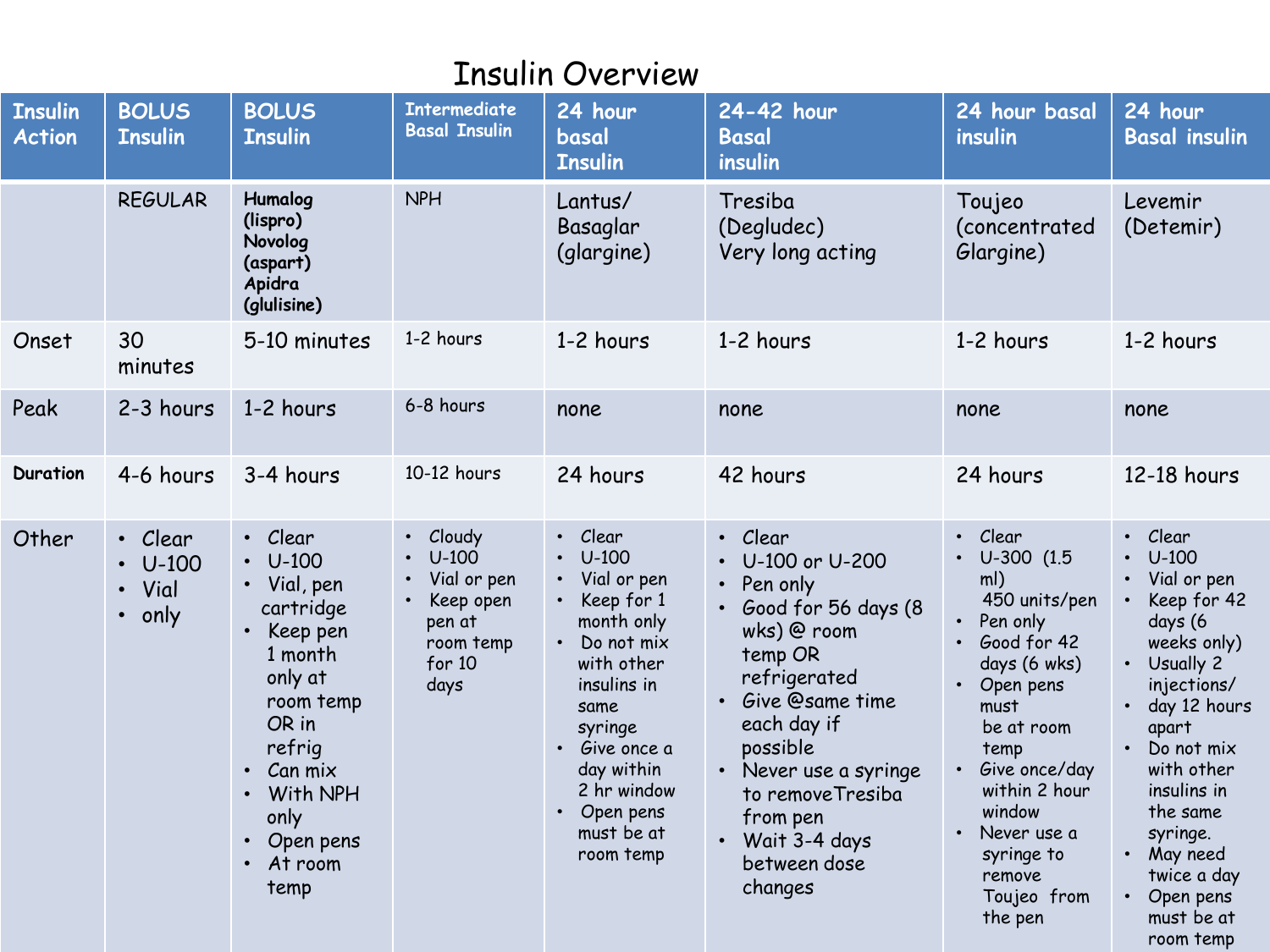**Optimized Insulin Replacement Regimen: Mimicking Physiology With Basal and Prandial Insulin Normal**



White JR Jr et al. *Postgrad Med.* 2003;113:30-36.

www.dechild ©2011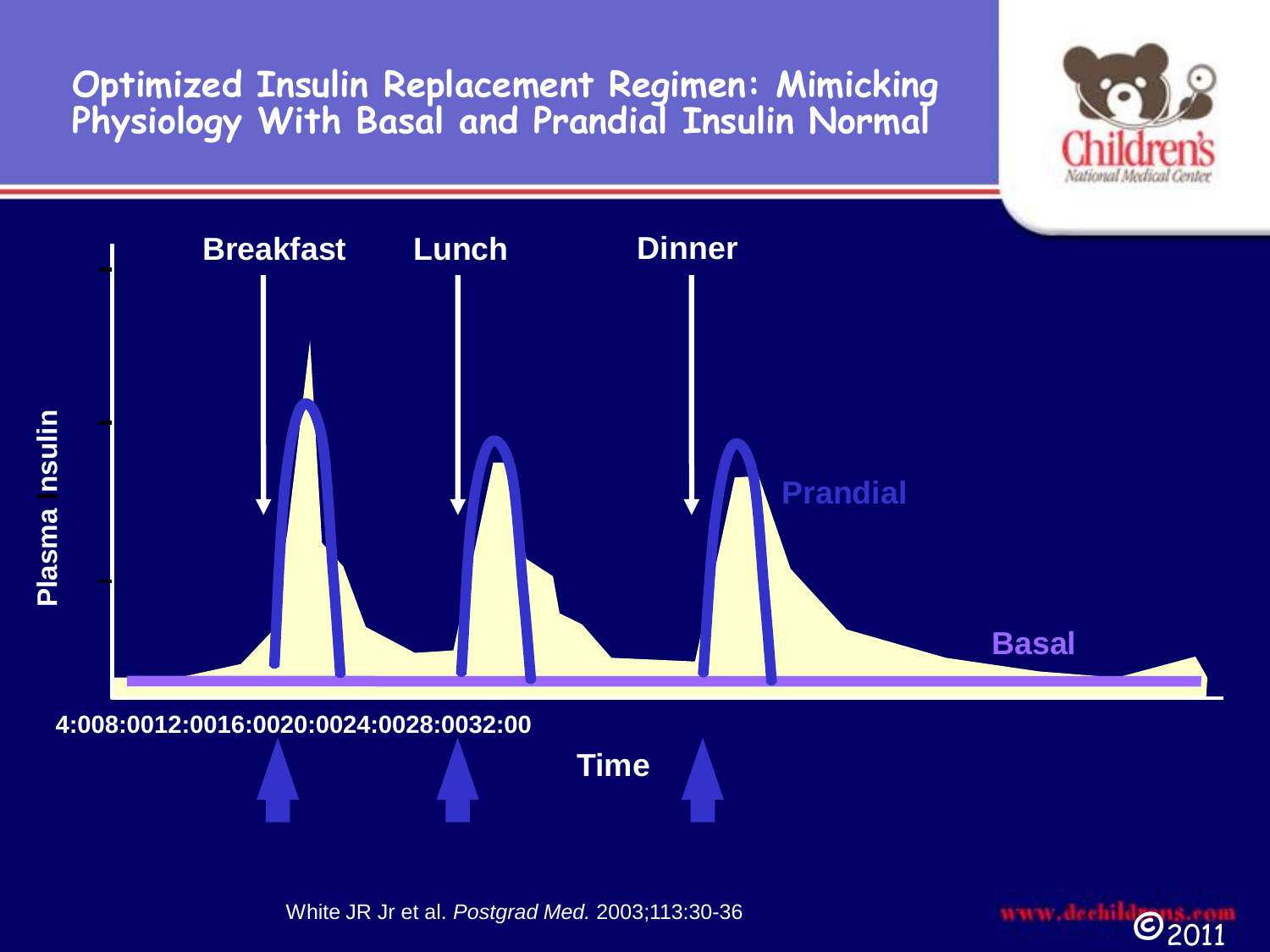#### Insulin calculations…

- 1. Typical starting insulin dose: 0.6-1.0 unit/kg/day in child NOT in DKA
- 2. Typical initial regimen: modified basal/bolus therapy:
	- 1. Basal insulin: Lantus/ Levemir/Basaglar : 40-50% of daily dose
	- 2. Bolus insulin : Humalog/novolog/apidra: 50-60% of daily dose

Total Daily Dose for our 4 year old: 18 kg x 0.85 units/kg=15.3 units Basal: 6 units hs or am (40% of Total daily dose) Bolus: 9 units for meals: Breakfast: 3 units Lunch: 3 units Dinner: 3 units

#### **How do you correct for higher blood sugars initially before moving to moving to more intensive insulin therapy?**

ADD a sliding scale until family returns for further education to learn Insulin/carb ratios and Correction factors.

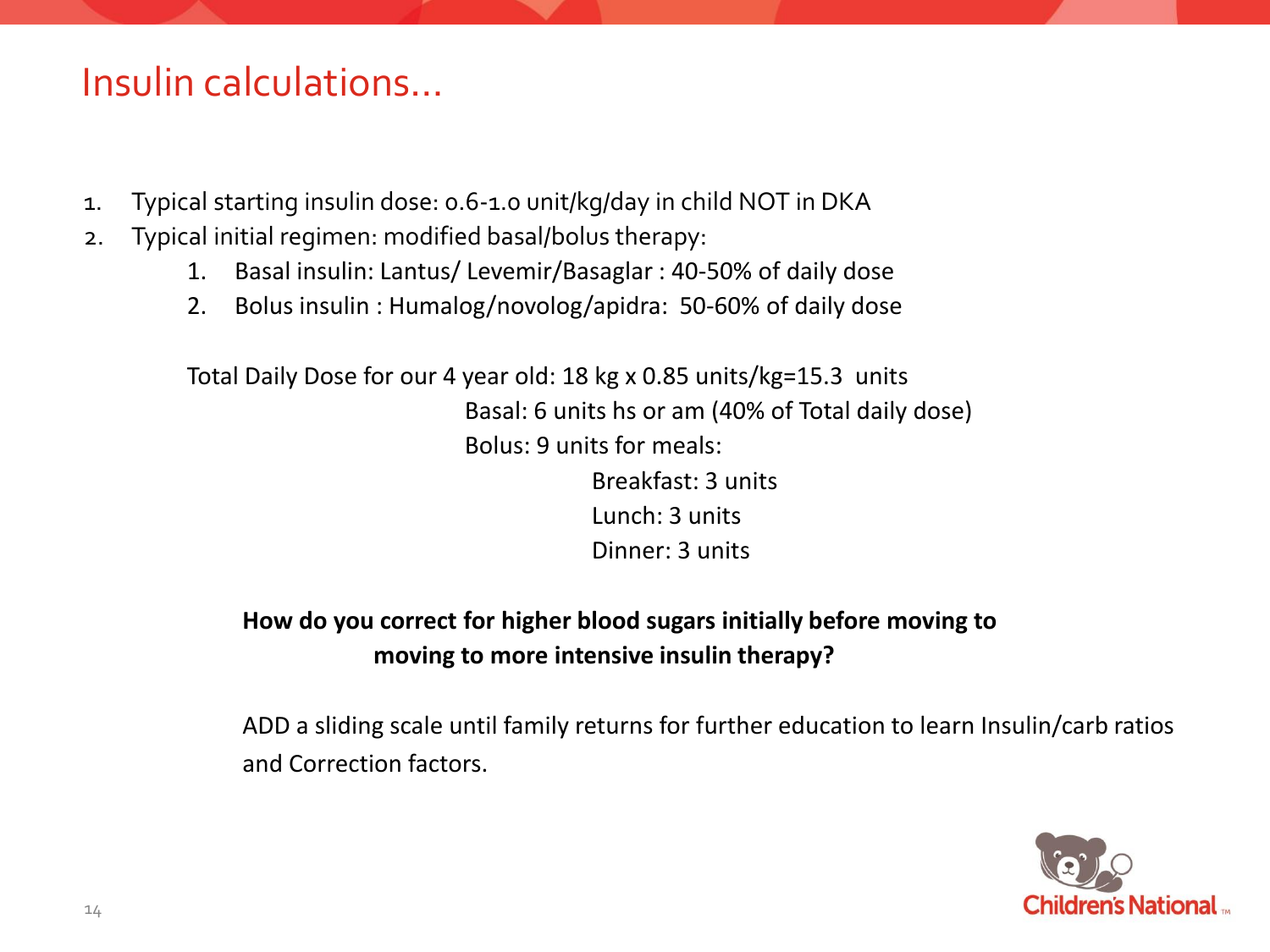## Calculating initial sliding scales…

- 1. Create a target blood sugar- where you wish the child to be! Our patient: goal blood sugar: 150 mg/dl (based on age)
- 2. Calculate a correction factor for a sliding scale

1800 (constant) divided by total daily dose= correction factor or the amount 1 unit of insulin will lower the blood sugar 1800 divided by 15 units (total daily dose)=120 mg/dl

Therefore, 1 unit will lower our patient's blood sugar by 120 mg/dl based on his insulin requirements.

1. Calculation of sliding scale

1800 (constant) divided by total daily dose= correction factor or the amount 1 unit of insulin will lower the blood sugar 1800 divided by 15 units (total daily dose)=120 mg/dl

Therefore, 1 unit will lower our patient's blood sugar by 120 mg/dl based on his insulin requirements.

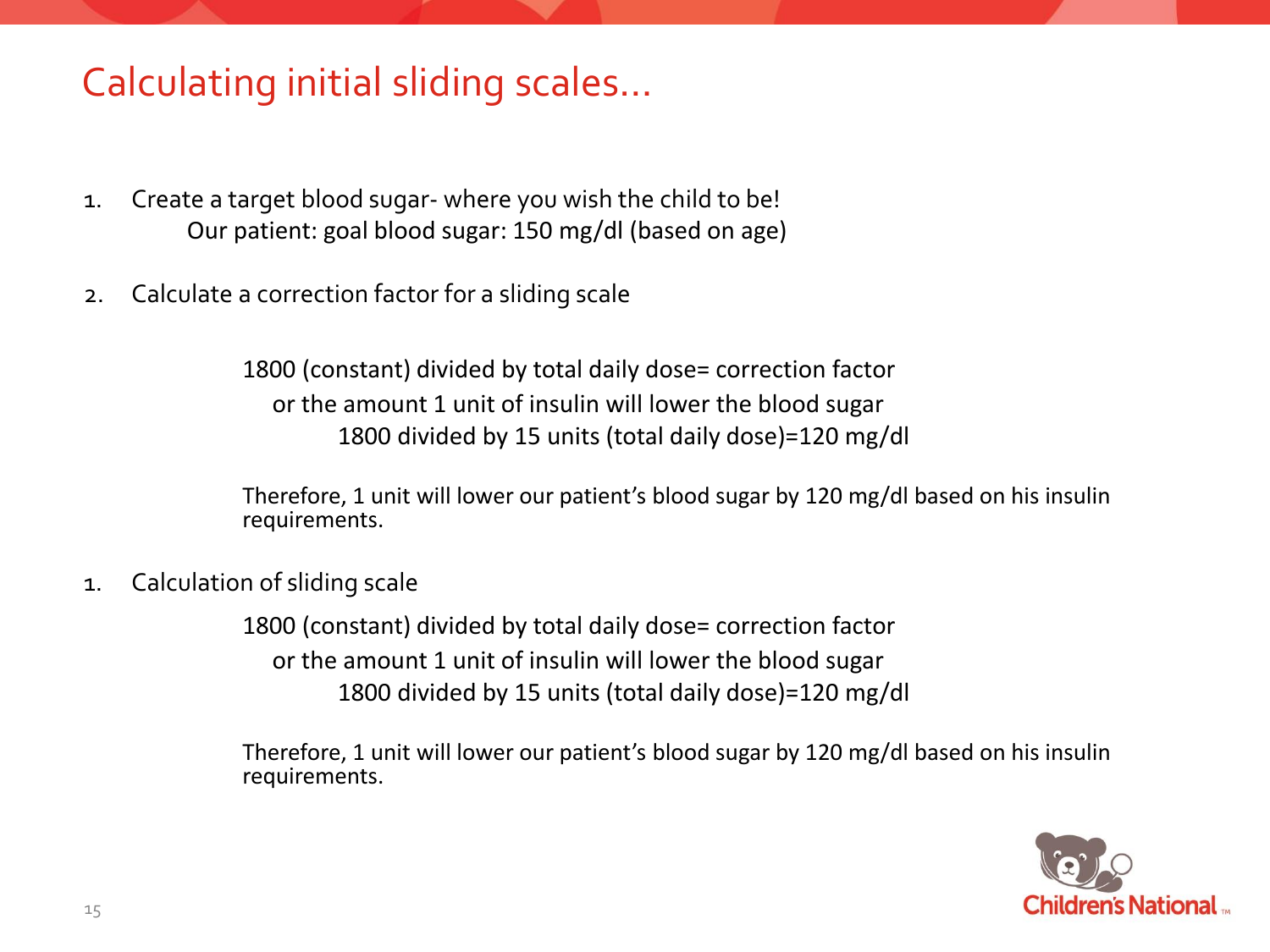## Sliding scale calculation:

Sliding scale calculations: Correction factor: 120 Target blood sugar: 150 mg/dl: For blood sugars: <150: 3 units rapid acting insulin 151-210: 3.5 units rapid acting insulin 211-270: 4.0 units rapid acting insulin 271-330: 4.5 units rapid acting insulin 331-390: 5.0 units rapid acting insulin

 or use the following algorithm: Actual Blood sugar-target (150) divided by Correction factor (120)= correction insulin added to base of 3 units 350-150 divided by 120= 1.66 units correction insulin Therefore, meal insulin would be 3 units for food  $+$  1.5 (or 2 units-rounded)=  $4.5$  or  $5$  units

Blood sugars are then followed for several weeks and return to class to learn to use Insulin/carbohydrate ratios with correction factors.

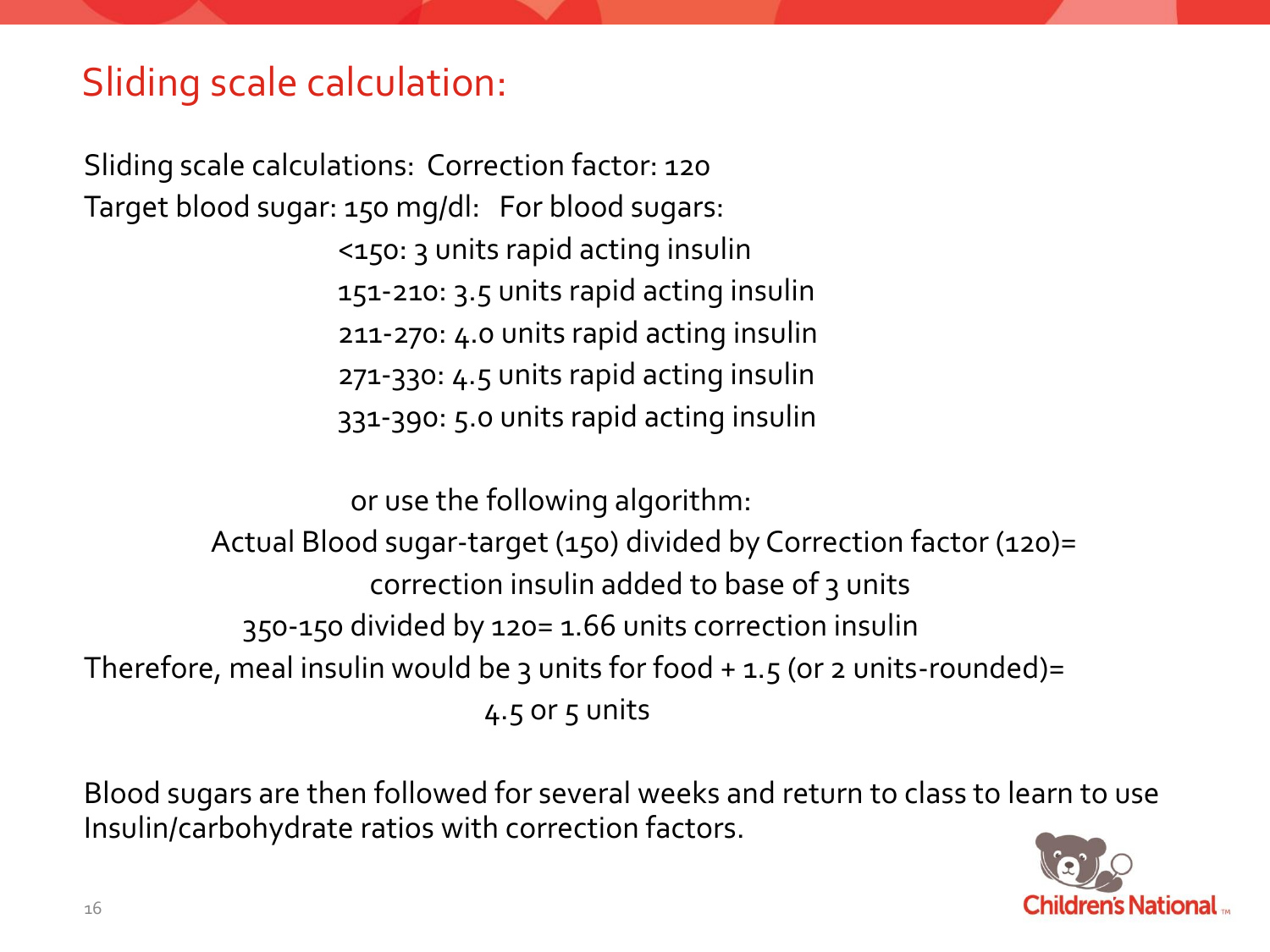## Diabetes –not all Type 1 or Type 2: how to differentiate

| T1 DM                 | Rapid onset, polyuria, polydipsia, weight loss.<br>Generally autoimmune in origin (HLA region).<br>Positive GAD-65 antibodies. Risk of DKA, thin<br>phenotype. Treated with insulin. Not all +GAD                                                                       |
|-----------------------|-------------------------------------------------------------------------------------------------------------------------------------------------------------------------------------------------------------------------------------------------------------------------|
| 2. T <sub>2</sub> DM  | Gradual onset, obese phenotype with evidence<br>of insulin resistance (acanthosis nigricans),<br>possible weight loss, may present with ketones<br>and DKA, no autoimmunity, family history,<br>metabolic syndrome. Treated with Metformin/<br>and insulin if necessary |
| $3.$ Type $1.5$ DM    | Combination of type 1 and 2 with phenotype of<br>T <sub>2</sub> and autoimmunity of type 1                                                                                                                                                                              |
| 4. Monogenic diabetes | Includes neonatal diabetes- presents from birth<br>to 12 months, MODY (maturity onset diabetes<br>of youth)<br>Etiology: genetic defect in insulin receptor                                                                                                             |

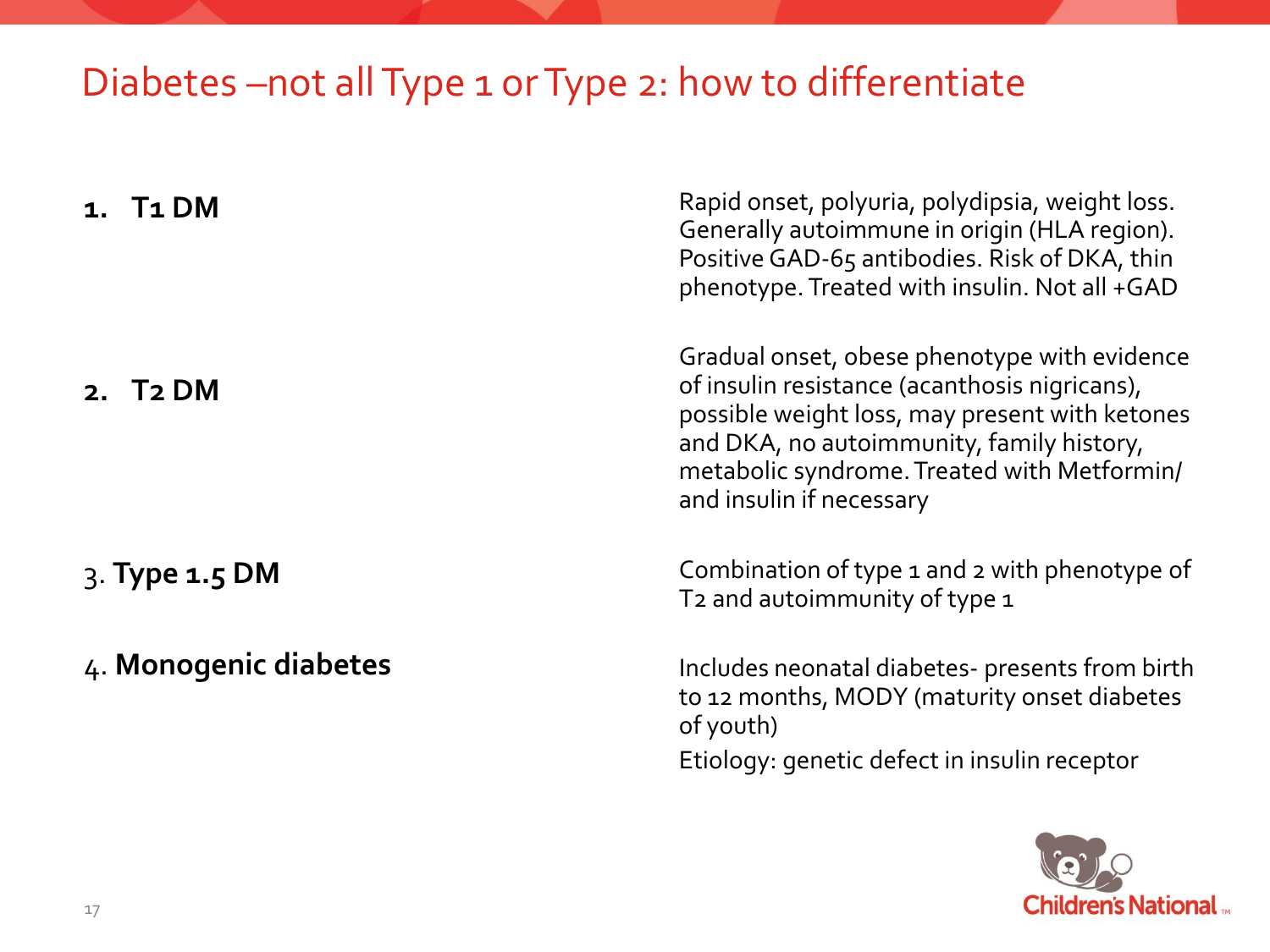## Diabetes- Not all Type 1 or Type 2- how to differentiate

**5. Medication Induced Diabetes**

**6. Cystic Fibrosis Related Diabetes (CFRD)**

**7. Diabetes secondary to pancreatectomy**

Etiology due to steroids, chemotherapy etc. Often requires insulin therapy

Related to destruction of pancreatic cells (exocrine and endocrine) – treated with insulin

Loss of beta cells treated with insulin – pancreatectomy secondary to hyperinsulinemia

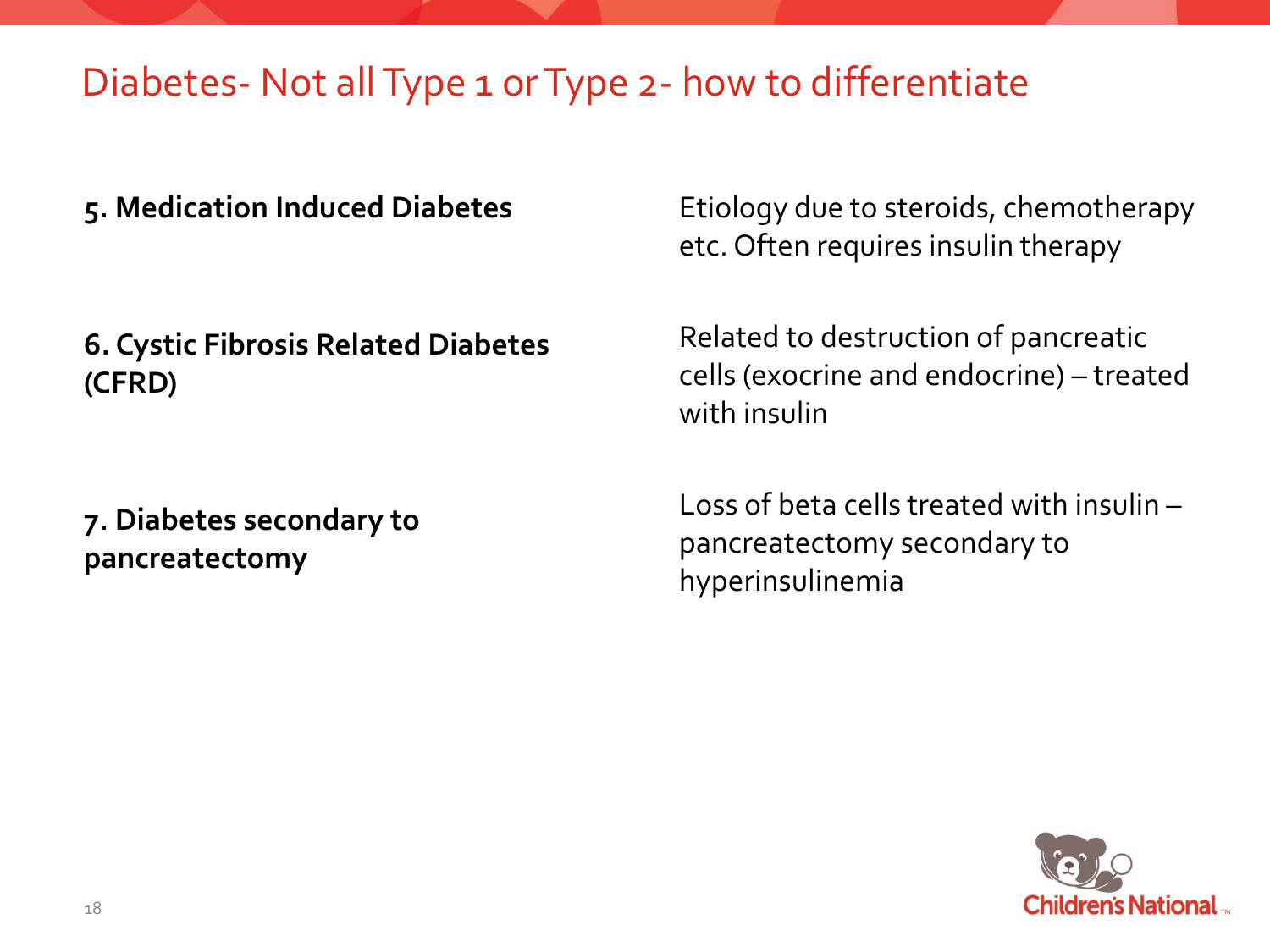## Technology and Diabetes

#### **1. Insulin pump therapy**

- 1. Metronic Minimed *Hybrid* Pancreas-
- 2. Tandem T-slim- touch screen
- 3. Omnipod- tubeless pump

#### **2. Bionic pancreas- in trials- uses insulin and glucagon**

#### **3. Continuous Glucose Monitors (CGMs)**

- 1. DEXCOM Share
- 2. Freestyle libre

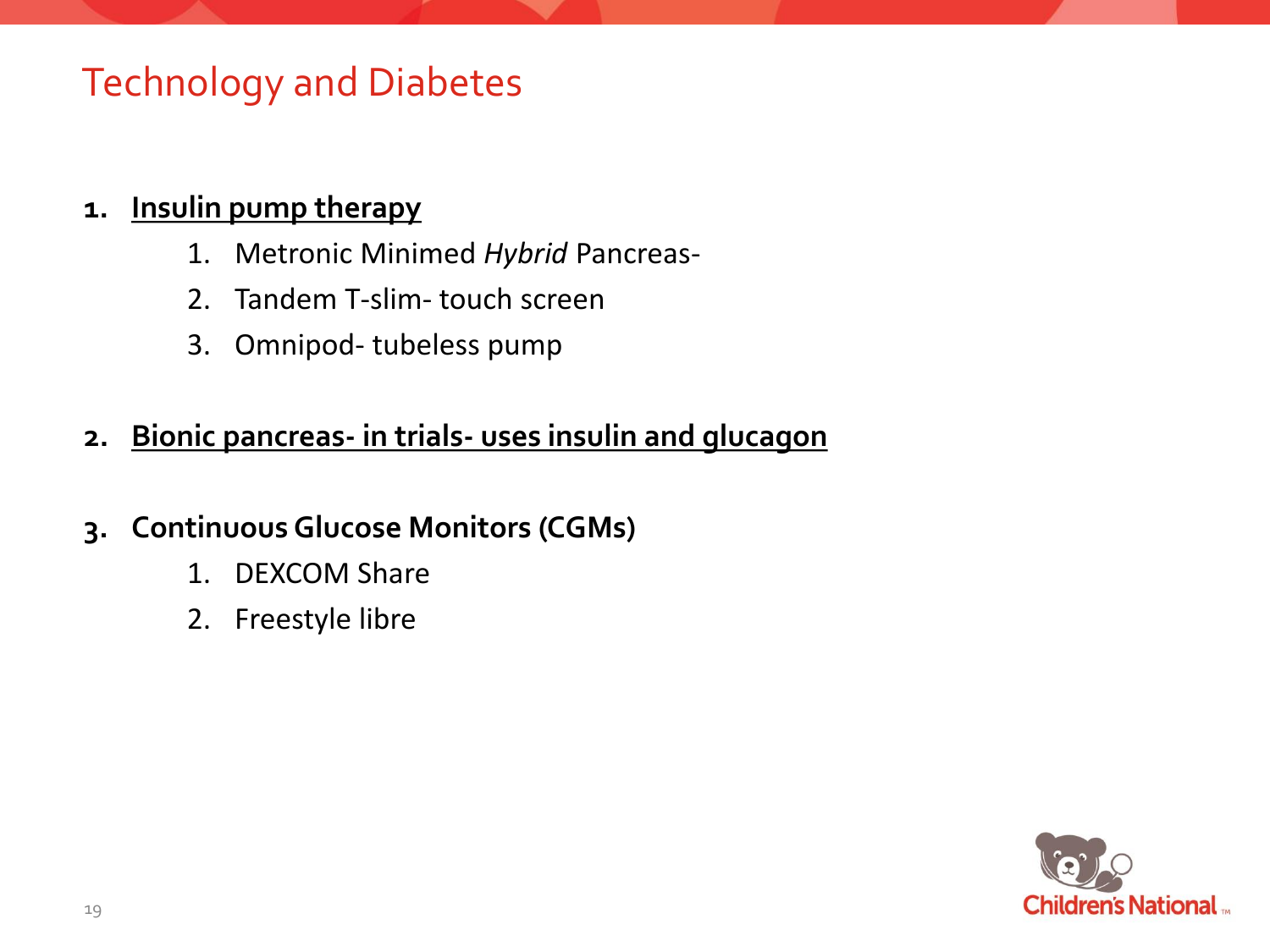## DEXCOM G4 SHARE



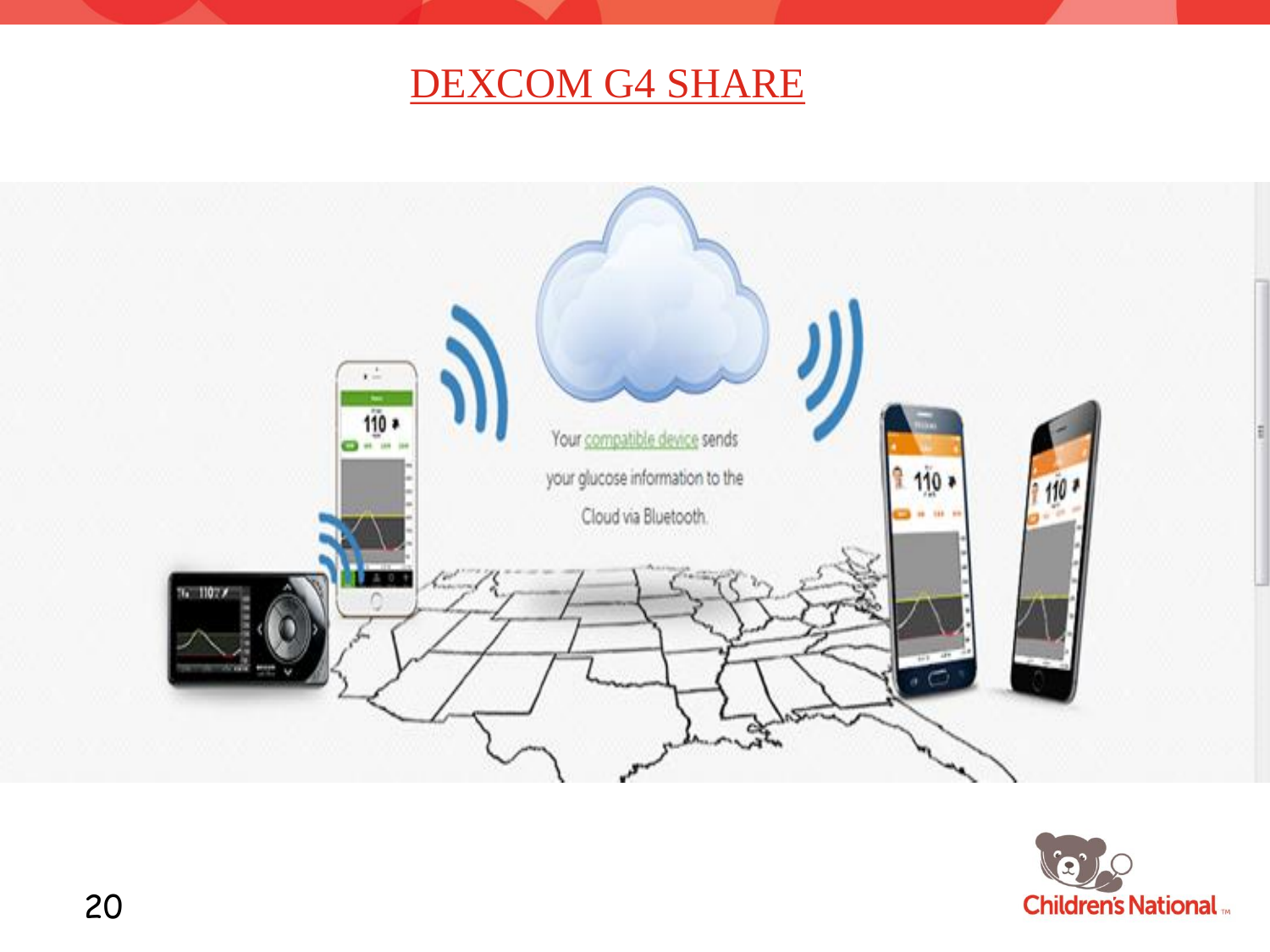## Continuous Glucose Monitoring

- New Technology
- Systems:
	- DexCom G4-G5
	- DexCom Share
	- Freestyle libre-
	- MiniMed / Enlite sensor/Hybrid artificial pancreas





(courtesy C L Henderson RN, CDE, CPT)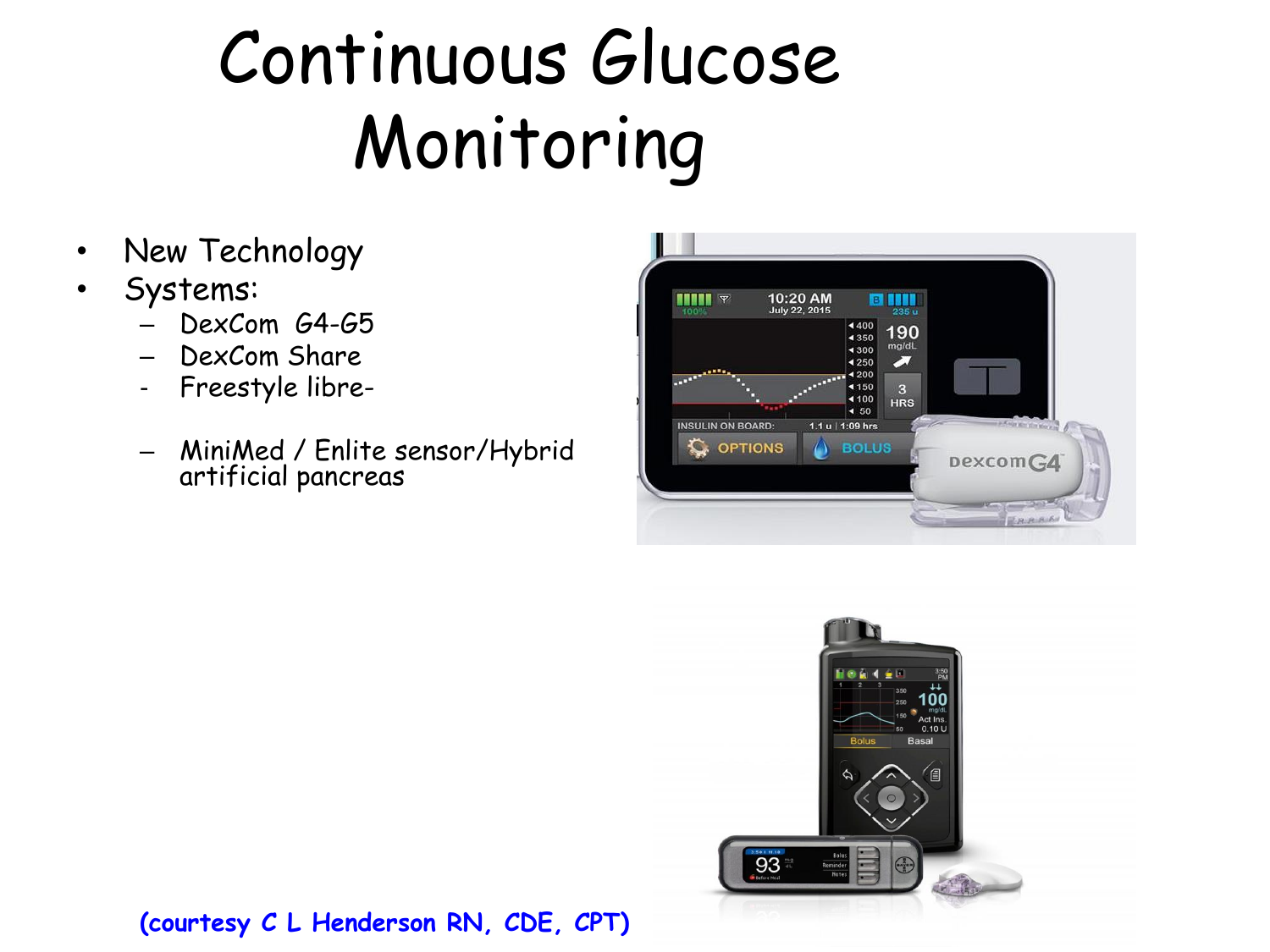## Continuous Glucose Monitoring: 3 day report